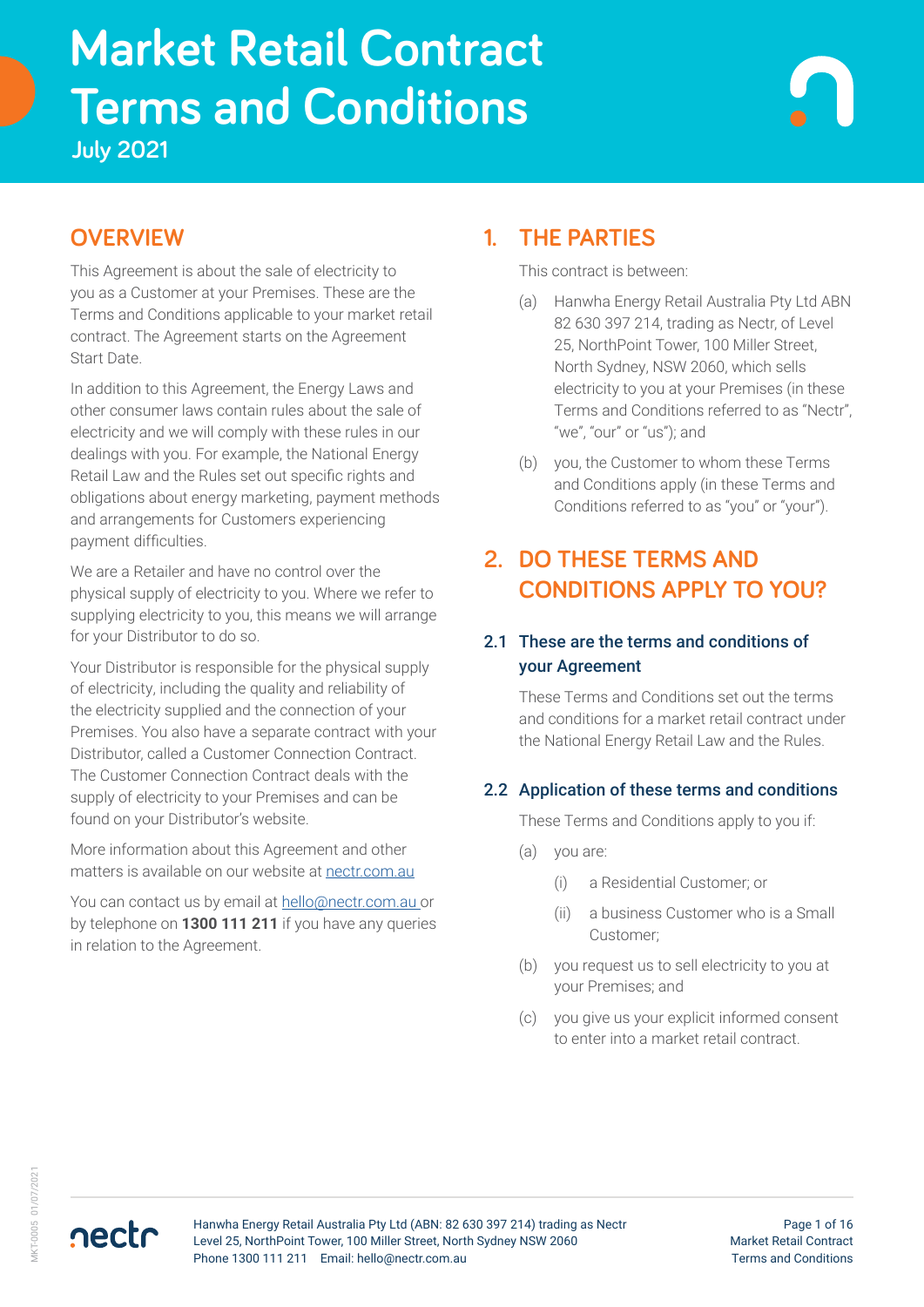# **3. WHAT IS THE TERM OF THE AGREEMENT?**

#### 3.1 When does the Agreement start?

This Agreement commences on the Agreement Start Date.

#### 3.2 Important Notice to you: Cooling off

- (a) You can cancel your Agreement without penalty within 10 Business Days from and including the day after you signed or received the Agreement and the Nectr Welcome Pack from us (**Cooling Off Period**) by:
	- (i) calling us;
	- (ii) emailing us; or
	- (iii) completing and returning to us the Nectr Cancellation Notice provided to you with these Terms and Conditions.
- (b) You can cancel the Agreement at any time during the Cooling Off Period even if you have agreed to or accepted the Agreement.
- (c) Further details about your additional rights to cancel the Agreement are set out in the Nectr Cancellation Notice provided to you with these Terms and Conditions.

#### 3.3 When will we start supplying electricity to you?

We will not begin supplying electricity to you under this Agreement until:

- (a) your Cooling Off Period expires unless otherwise agreed by both you and us;
- (b) your Premises are connected to the distribution network; and
- (c) if you are transferring to us from another Retailer, on or after the Transfer Complete Date.

#### 3.4 When does the Agreement end?

- (a) This Agreement ends:
	- (i) if you give us a notice stating you wish to end the Agreement – subject to clause 3.4(b), on a date advised by

us of which we will give you at least 5 but no more than 20 Business Days' notice;

- (ii) if you are no longer a Small Customer, subject to clause 3.4(b):
	- (A) on a date specified by us, of which we will give you at least 5 but no more than 20 Business Days' notice; or
	- (B) if you have not told us of a change in the use of your electricity – from the time of the change in use;
- (iii) if we both agree to a date to end the Agreement – on the date that is agreed;
- (iv) if you start to buy electricity for the Premises:
	- (A) from us under a different customer retail contract – on the date that retail contract starts; or
	- (B) from a different Retailer under a different customer retail contract – on the date that Retailer becomes the financially responsible retailer for the Premises;
- (v) if a different Customer starts to buy electricity for the Premises – on the date that Customer's contract starts;
- (vi) if the Premises are disconnected and you have not met the requirements in the Rules for reconnection – 10 Business Days from the date of Disconnection, or
- (vii) if you are repeatedly or seriously verbally or physically abusive to our staff or contractors – 5 Business Days after the date on which notice of termination is given by us; or
- (viii) in any other circumstances, 20 Business Days after the date on which notice of termination is given by us,

whichever occurs first.

**AKT-0005 01/07/2021** MKT-0005 01/07/2021



Page 2 of 16 Market Retail Contract Terms and Conditions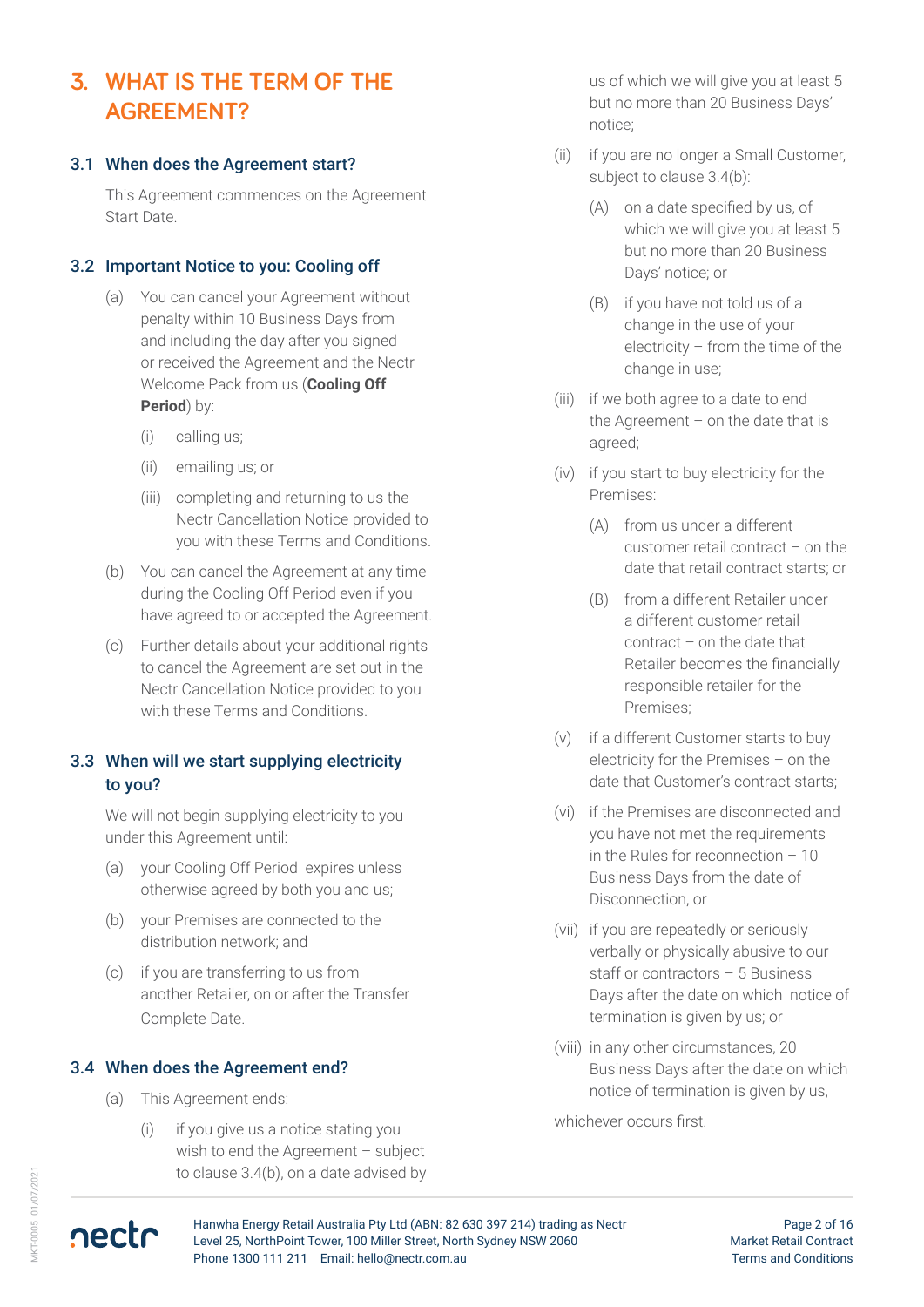- (b) If you do not give us safe and unhindered access to the Premises to conduct a final meter reading (where relevant), this Agreement will not end under clause  $3.4(a)(i)$  or clause  $3.4(a)(ii)$  until we have issued you a final bill and you have paid any outstanding amount for the sale of electricity.
- (c) Rights and obligations accrued before the end of this Agreement continue despite the end of the Agreement, including any obligations to pay amounts to us.
- (d) Unless we provide you with prior notice, these Terms and Conditions will continue to apply to a new Energy Plan or any further period of your existing Energy Plan.

#### 3.5 Vacating your Premises

- (a) If you are vacating your Premises you may request us to transfer this Agreement to your new Premises. After receiving such a request, we may, at our sole discretion:
	- (i) offer to transfer your existing Energy Plan to the new Premises (including any residual "Fixed Benefit Period" (if any)); or
	- (ii) offer to place you on a new Energy Plan for the new Premises.
- (b) If you are vacating your Premises and you do not accept any offer (if any) provided by us under clause 3.5(a), you must provide us with your forwarding address for your final bill in addition to the notice you give us under clause 3.4(a)(i) of this Agreement.
- (c) When we receive the notice, we must use our best endeavours to arrange for the reading of the meter on the date specified in your notice (or as soon as possible after that date if you do not provide access to your meter on that date) and send a final bill for those Premises to you at the forwarding address stated in your notice.
- (d) You will continue to be responsible for charges for those Premises until your Agreement ends in accordance with clause 3.4 of these Terms and Conditions.

# **4. SCOPE OF THIS AGREEMENT**

### 4.1 What is covered by the Agreement?

- (a) Under this Agreement, we agree to sell you electricity at your Premises. We also agree to meet other obligations set out in this Agreement and to comply with the Energy Laws.
- (b) In return, you agree:
	- (i) to be responsible for charges for electricity supplied to the Premises until this Agreement ends under clause 3.4 even if you vacate the Premises earlier;
	- (ii) to pay the amounts billed by us under this Agreement; and
	- (iii) to meet your obligations under this Agreement and the Energy Laws.

#### 4.2 What is not covered by the Agreement?

This Agreement does not cover the physical connection of your Premises to the distribution system, including the maintenance of that connection and the supply of electricity to your Premises. This is the role of your Distributor under a separate contract called a Customer Connection Contract.

# **5. YOUR GENERAL OBLIGATIONS**

#### 5.1 Full information

You must give us any information we reasonably require for the purposes of this Agreement. The information must be correct, and you must not mislead or deceive us in relation to any information provided to us.

#### 5.2 Updating information

You must tell us promptly if:

(a) information you have provided to us changes, including if your billing address changes or if your use of electricity changes (for example, if you start running a business at the Premises); or

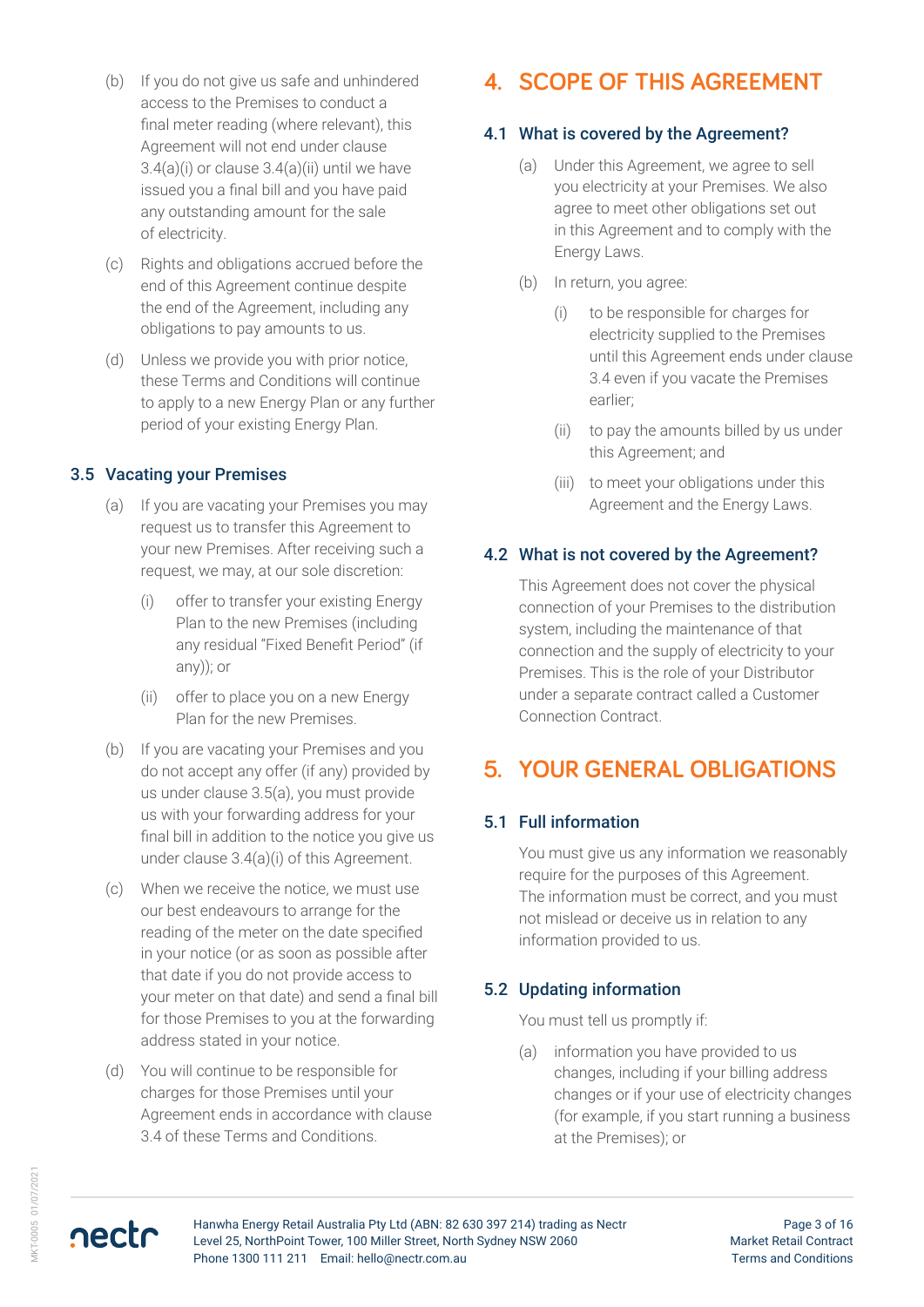(b) you are aware of any change that materially affects access to your meter or to other equipment involved in providing metering services at the Premises.

#### 5.3 Life support equipment

- (a) If a person living or intending to live at your Premises requires life support equipment, you must:
	- (i) register the Premises with us or your Distributor; and
	- (ii) provide Medical Confirmation for the Premises.
- (b) Subject to satisfying the requirements in the Rules, your Premises may cease to be registered as having life support equipment if Medical Confirmation is not provided to us or your Distributor.
- (c) You must provide us or your Distributor with all relevant life support registration forms as soon as possible as this will assist in completing your registration.
- (d) You must tell us or your Distributor if the life support equipment is no longer required at the Premises.
- (e) If you tell us that a person living or intending to live at your Premises requires life support equipment, we must give you:
	- (i) at least 50 Business Days to provide Medical Confirmation for the Premises;
	- (ii) general advice that there may be a Distributor Planned Interruption, Retailer Planned Interruption or unplanned Interruption to the supply of electricity to the Premises;
	- (iii) at least 4 Business Days' notice in writing of any Retailer Planned Interruption to the supply of electricity to the Premises unless we have obtained your explicit consent to the Interruption occurring on a specified date;
- (iv) information to assist you to prepare a plan of action in case of an unplanned Interruption; and
- (v) emergency telephone contact numbers.

#### 5.4 Obligations if you are not an owner

If you cannot meet an obligation relating to your Premises under this Agreement because you are not the owner you will not be in breach of the obligation if you take all reasonable steps to ensure that the owner or other person responsible for the Premises fulfils the obligation.

# **6. OUR LIABILITY**

- (a) The quality and reliability of your electricity supply is subject to a variety of factors that are beyond our control as your Retailer, including accidents, Emergencies, weather conditions, vandalism, system demand, the technical limitations of the distribution system and the acts of other persons (such as your Distributor), including at the direction of a Relevant Authority.
- (b) To the extent permitted by law, we give no condition, warranty, guarantee or undertaking, and we make no representation to you, about the condition or suitability of energy, its quality, fitness for purpose or safety, other than those set out in this Agreement.
- (c) Unless we have acted in bad faith or negligently, the National Energy Retail Law excludes our liability for any loss or damage you suffer as a result of the total or partial failure to supply energy to your Premises, which includes any loss or damage you suffer as a result of the defective supply of electricity.
- (d) We have the right to set off any amount owed by us to you under this Agreement against any amount owed by you to us under this Agreement. Our liability to make any payment to you will be reduced by the extent of any such set off.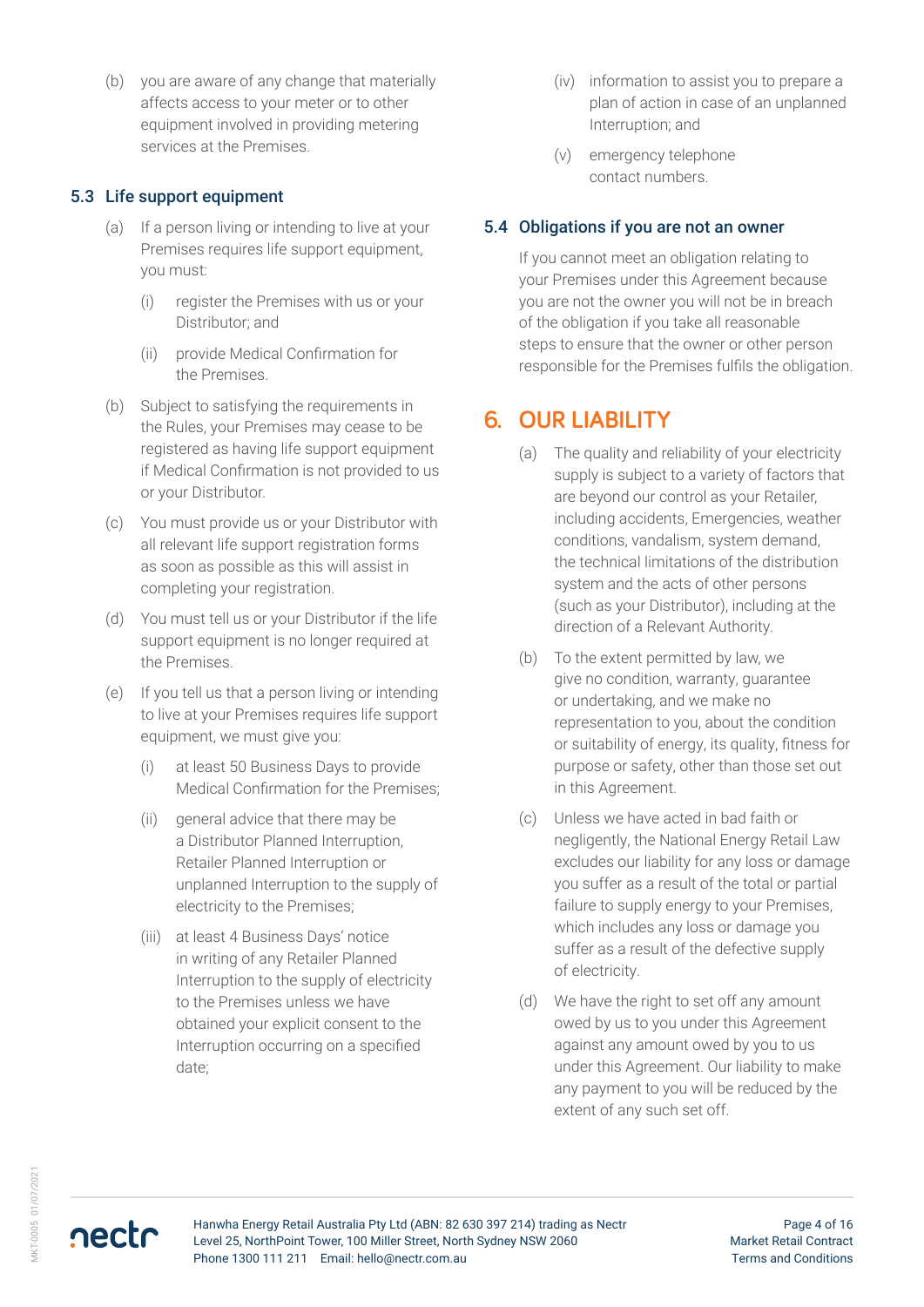# **7. PRICE FOR ENERGY AND OTHER SERVICES**

#### 7.1 What are our tariffs and Charges?

- (a) The initial tariffs and Charges for the sale of electricity to you under this Agreement, as well as the initial conditions for each tariff and Charge, are set out in your Energy Plan Confirmation contained within your Nectr Welcome Pack.
- (b) Any additional, subsequent or amended tariffs and Charges will be set out in the Fee Schedule. Our Fee Schedule is published on our website and includes your Distributor's charges.
- (c) Different tariffs and Charges may apply to you depending on your circumstances. Any additional, subsequent or amended conditions for each tariff and Charge will be set out in the Fee Schedule.

**Note:** We do not impose any charges for the termination of this Agreement.

#### 7.2 Changes to tariffs and Charges

- (a) We may vary your tariffs or Charges or introduce a new Charge by providing you with notice of the variation in accordance with the National Energy Retail Law and the Rules.
- (b) Where we vary your tariffs or Charges, we will (unless legally exempted from doing so):
	- (i) if your Applicable State is New South Wales, provide you with at least 5 Business Days notice before the variation to your tariffs or Charges is to apply to you;
	- (ii) if your Applicable State is Queensland:
		- (A) provide you with at least 10 Business Days notice before any increase to your tariffs or Charges is to apply to you; and
		- (B) provide you with at least 5 Business Days notice before any decrease to your tariffs or Charges is to apply to you; and
- (iii) deliver the notice to you by your preferred form of communication
- (c) If you are on an Energy Plan with a "Fixed Benefit Period", the new Charges will not apply until the "Fixed Benefit Period" expires unless:
	- (i) the Charges relate to fees charged to us by your Distributor which are then passed through directly to you;
	- (ii) your meter type changes or your Charges were applied based on incorrect information or assumptions;
	- (iii) you request, and we agree to, a change to your Energy Plan; or
	- (iv) it is required, or we are expressly permitted to do so, by the National Energy Retail Law or the Rules.

#### 7.3 Variation of tariff due to change of use

- (a) You must notify us as soon as practicable if there is any change in:
	- (i) the nature of your energy usage at your Premises;
	- (ii) the meter installed at your Premises; or
	- (iii) any other circumstance that may impact on your ability to continue to satisfy the conditions applying to your current category of tariff.
- (b) The category of tariff forming the basis of your Energy Plan and the Charges payable under this Agreement may be varied by us if:
	- (i) you no longer satisfy the conditions applying to that category of tariff;
	- (ii) the corresponding distribution tariff from your Distributor in relation to your Premises is no longer available; or
	- (iii) the required or selected meter type is no longer available.
- (c) If we transfer you to a new tariff, this may result in a variation to your Charges: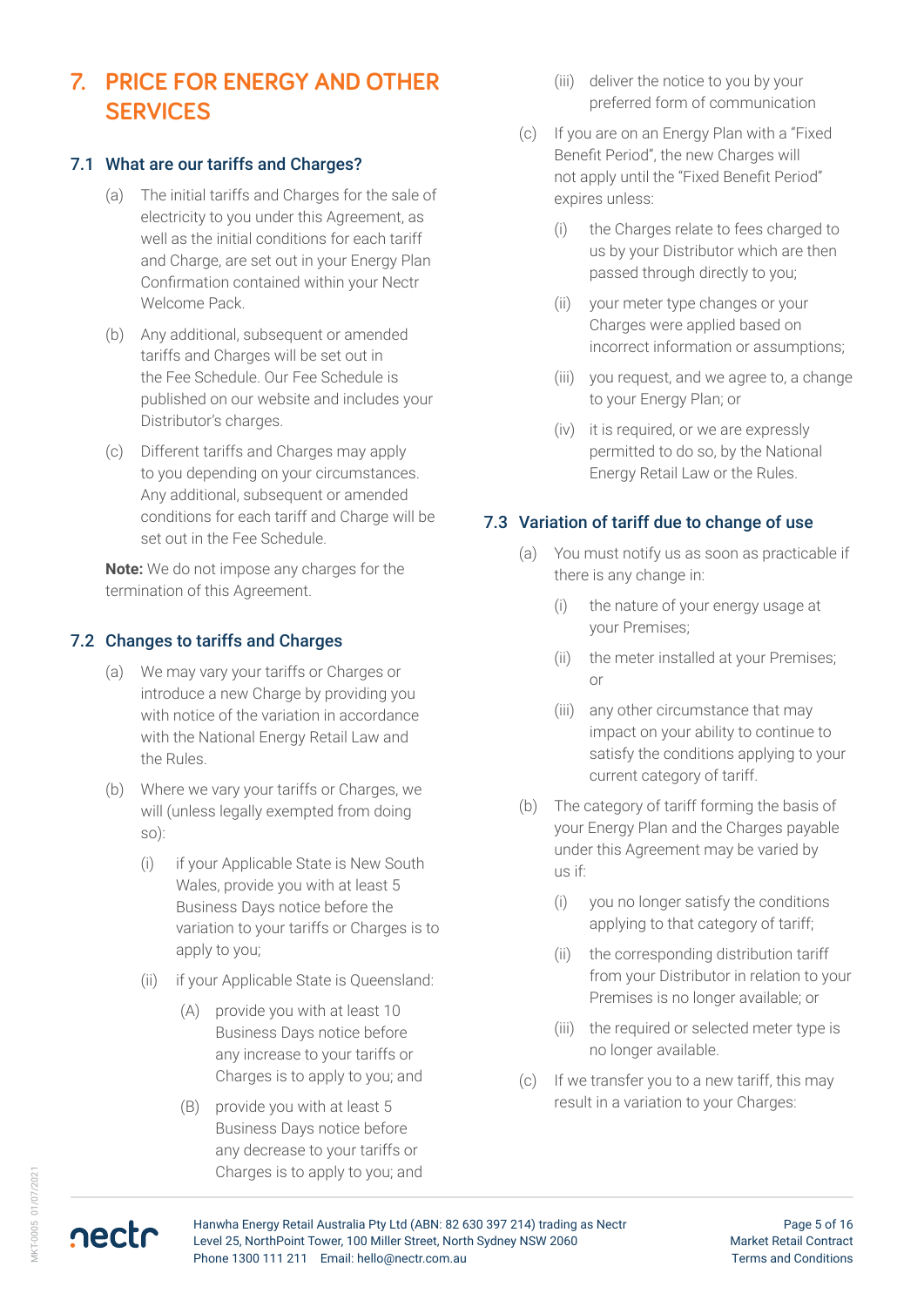- (i) if you notify us in accordance with clause  $7.3(a)$  – from the date of notification; or
- (ii) if you have not notified us in accordance with clause 7.3(a) – retrospectively from the date the relevant change referred to in clause 7.3(b) occurred.

#### 7.4 Variation of tariff due to new meter installation

Your tariff or Charges may change if your meter is replaced under clause 10.

#### 7.5 Variation of network tariff category

- (a) Your tariff or Charges may change if the network tariff category applicable to the supply of Energy to the Premises changes.
- (b) We may change the network tariff category associated with the supply of Energy to your Premises if doing so will result in a decrease in the costs we incur in selling Energy to you and is unlikely to cause detriment to you. You consent to those changes to your network tariff category and authorise us to apply to your Distributor to effect those changes.

#### 7.6 Availability of alternative tariffs

- (a) If you think you satisfy the conditions applying to another tariff or type of tariff, you can ask us to review your current circumstances to see whether that tariff or type of tariff can apply to you.
- (b) Depending on the meter configuration and availability at your Premises and the availability of alternative tariffs offered by your Distributor, we may offer you different tariffs for the consumption of energy at your Premises.

#### 7.7 Changes to tariff or type of tariff during a Billing Cycle

If a tariff applying to you changes during a Billing Cycle, we will calculate your next bill on a proportionate basis.

#### 7.8 GST

- (a) Amounts specified in the Fee Schedule from time to time and other amounts payable under this Agreement may be stated to be exclusive or inclusive of GST. Clause 7.8(b) applies unless an amount is stated to include GST.
- (b) Where an amount to be paid by you under this Agreement is payment for a "taxable supply" as defined for GST purposes, to the extent permitted by law, the amount you must pay will be increased so that the cost of the GST payable on the taxable supply is passed on to the recipient of that taxable supply.

# **8. BILLING**

#### 8.1 General

- (a) We will send a bill to you as soon as possible after the end of each Billing Cycle specified in your Energy Plan and this Agreement.
- (b) We may alter your Billing Cycle by written notice to you provided that the new Billing Cycle is no longer than the maximum period permitted under the Rules.
- (c) We will send the bill:
	- (i) to you at the email address nominated by you; or
	- (ii) to a person authorised in writing by you to act on your behalf at the email address specified by you.
- (d) By providing us with an email address, you agree that we may send a link to your bill by email to that email address, unless we determine that your email address is not valid.

#### 8.2 Calculating the bill

Bills we send to you ('your bills') will be calculated on:



Hanwha Energy Retail Australia Pty Ltd (ABN: 82 630 397 214) trading as Nectr Level 25, NorthPoint Tower, 100 Miller Street, North Sydney NSW 2060 Phone 1300 111 211 Email: hello@nectr.com.au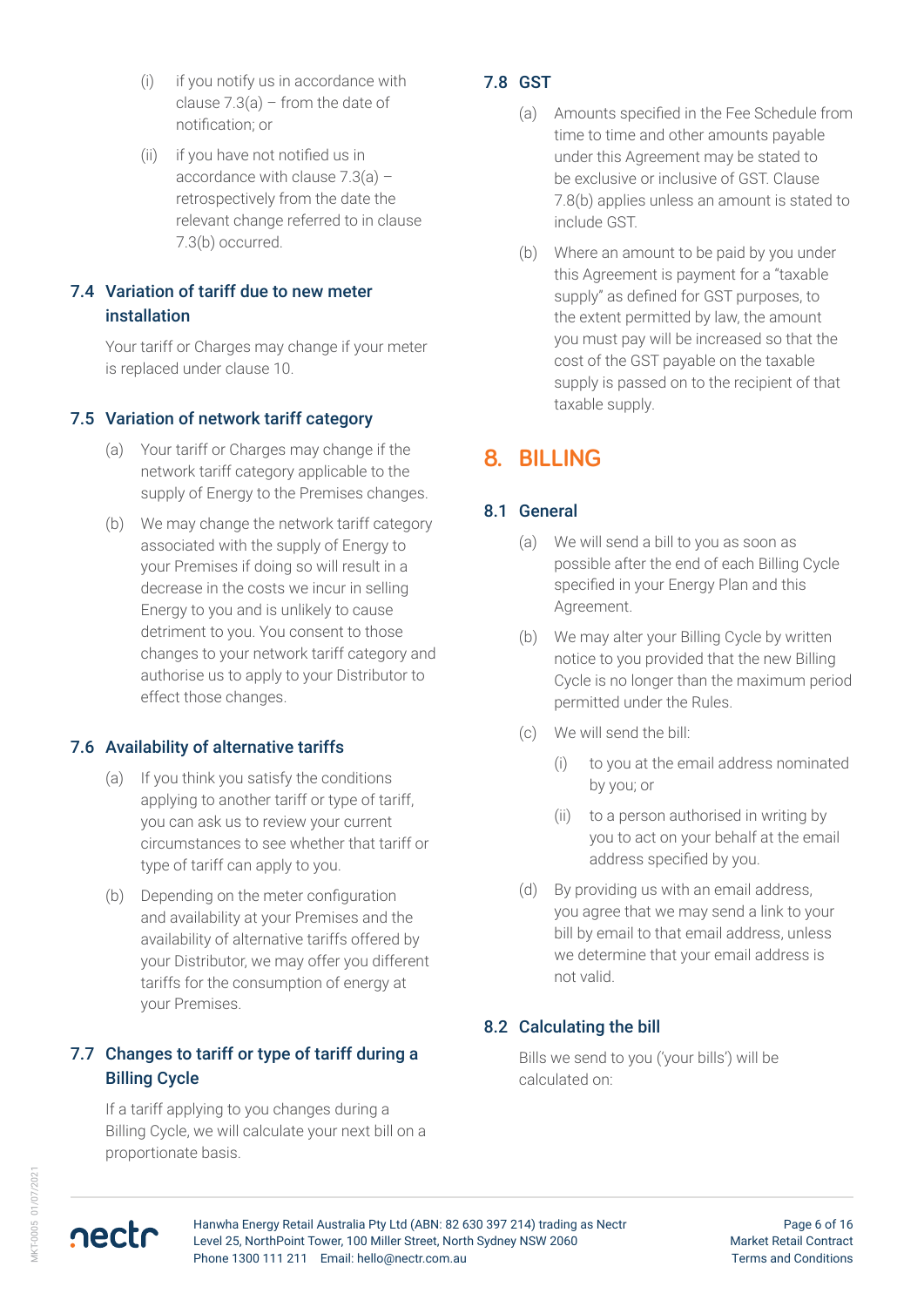- (a) the amount of electricity consumed at your Premises during the Billing Cycle (using information obtained from reading your meter or otherwise in accordance with the Rules);
- (b) the amount of fees and charges for any other services provided under or in connection with this Agreement during the Billing Cycle;
- (c) the charges payable for services provided by your Distributor, including connection charges if you have asked for a new connection or connection alteration and have not made alternative arrangements with your Distributor;
- (d) the charges payable for services provided by a Metering Coordinator, including attendance fees, installation fees or testing fees; and
- (e) any distribution fees or costs incurred by us in connection with the sale or supply of electricity by us to you.

#### 8.3 Estimating the electricity usage

- (a) We may estimate the amount of electricity consumed at your Premises if your meter cannot be read, if your metering data is not obtained (for example, if access to the meter is not given or the meter breaks down or is faulty), or if you otherwise consent.
- (b) If we estimate the amount of electricity consumed at your Premises to calculate a bill, we must:
	- (i) clearly state on the bill that it is based on an estimation; and
	- (ii) when your meter is later read, adjust your bill for the difference between the estimate and the electricity actually used.
- (c) If the later meter read shows that you have been undercharged, we will allow you to pay the undercharged amount in instalments, over the same period of time during which the meter was not read (if less than 12 months), or otherwise over 12 months.

(d) If the meter has not been read due to your actions, and you request us to replace the estimated bill with a bill based on an actual reading of the meter, we will comply with your request but may charge you any cost we incur in doing so.

#### 8.4 Your historical billing information

Upon request, we must give you information about your billing history with us for the previous 2 years free of charge. However, we may charge you if you require information going back more than 2 years or we have already given you this information 4 times in the previous 12 months.

#### 8.5 Your electricity consumption information

Upon request, we must give you information about your electricity consumption with us for up to 2 years free of charge. However, we may charge you if:

- (a) we have already given you this information 4 times in the previous 12 months;
- (b) the information requested is different in manner or form to any minimum requirements we are required to meet; or
- (c) the information is requested by a representative you have authorised to act on your behalf, and that request is part of a request the representative makes to us in relation to more than one Customer.

### **9. PAYING YOUR BILL**

#### 9.1 What you have to pay

You must pay to us the amount shown on each bill by the Pay-By Date. Subject to clause 9.2(c), the Pay-By Date will be no earlier than 5 Business Days from the date on which we issue your bill.

Page 7 of 16 Market Retail Contract Terms and Conditions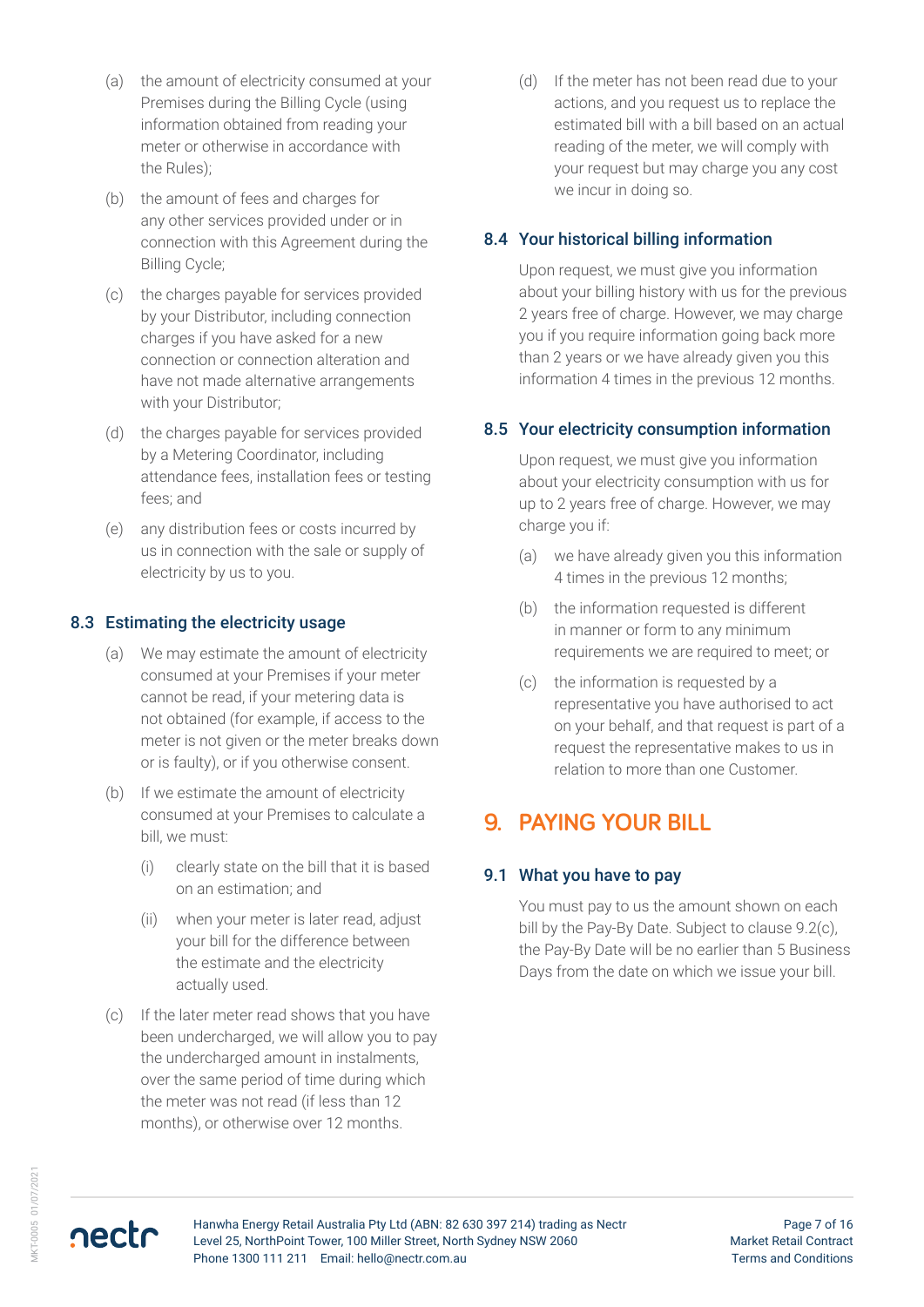#### 9.2 Revised bill following a customer read estimate

- (a) Where the Rules permit you to request an adjusted bill based on a customer read estimate by providing us with the customer read estimate before the due date for payment specified in the bill, we will promptly issue you with an adjusted bill based on the customer read estimate.
- (b) We may reject a customer read estimate provided to us by prompt notice to you if the customer read estimate:
	- (i) is provided to us on or after the due date of payment of the bill; or
	- (ii) is not provided in accordance with the guidance and requirements for a customer read estimate provided by us on our website.
- (c) Where we issue you with an adjusted bill following a customer read estimate, you must pay to us the amount shown on the adjusted bill by no later than 5 calendar days after the due date of your original, unadjusted bill.

#### 9.3 Issue of reminder notices

If you have not paid your bill by the Pay-By Date, we will send you a reminder notice that payment is required. The reminder notice will give you a further due date for payment which will be not less than 6 Business Days after we issue the reminder notice.

#### 9.4 Difficulties in paying

- (a) If you have difficulties paying your bill, you should contact us as soon as possible. We will provide you with information about payment options.
- (b) If you are a Residential Customer and have told us that you have difficulty paying your bill, we must offer you the option of paying your bill under a payment plan. However, we are not obliged to do so if you have had 2 payment plans cancelled due to nonpayment in the previous 12 months or have

been convicted of an offence involving the illegal use of energy in the previous two years.

(c) Additional protections may be available to you under our Customer Hardship Policy and under the National Energy Retail Law and the Rules if you are a Customer experiencing payment difficulties due to hardship. A copy of our Customer Hardship Policy is available at on our website.

### **10. METERS**

- (a) You must allow us and our authorised representatives safe and unhindered access to your Premises for the purposes of (where relevant):
	- (i) reading, testing, maintaining, inspecting or altering any metering installation at the Premises;
	- (ii) calculating or measuring electricity supplied or taken at the Premises;
	- (iii) checking the accuracy of metered consumption at the Premises; and
	- (iv) replacing meters.
- (b) We will use our best endeavours to ensure that a meter reading is carried out as frequently as is needed to prepare your bills, consistently with the metering rules and in any event at least once every 12 months.
- (c) If we or our representatives seek access to the Premises under clause 10(a), we will:
	- (i) comply with all relevant requirements under the Energy Laws;
	- (ii) carry or wear official identification; and
	- (iii) show the identification if requested.
- (d) If we propose to replace your electricity meter we must give you a notice with the right to elect not to have your meter replaced unless:
	- (i) your meter is faulty or sample testing indicates it may become faulty; or
	- (ii) you have requested or agreed to the replacement of your meter.

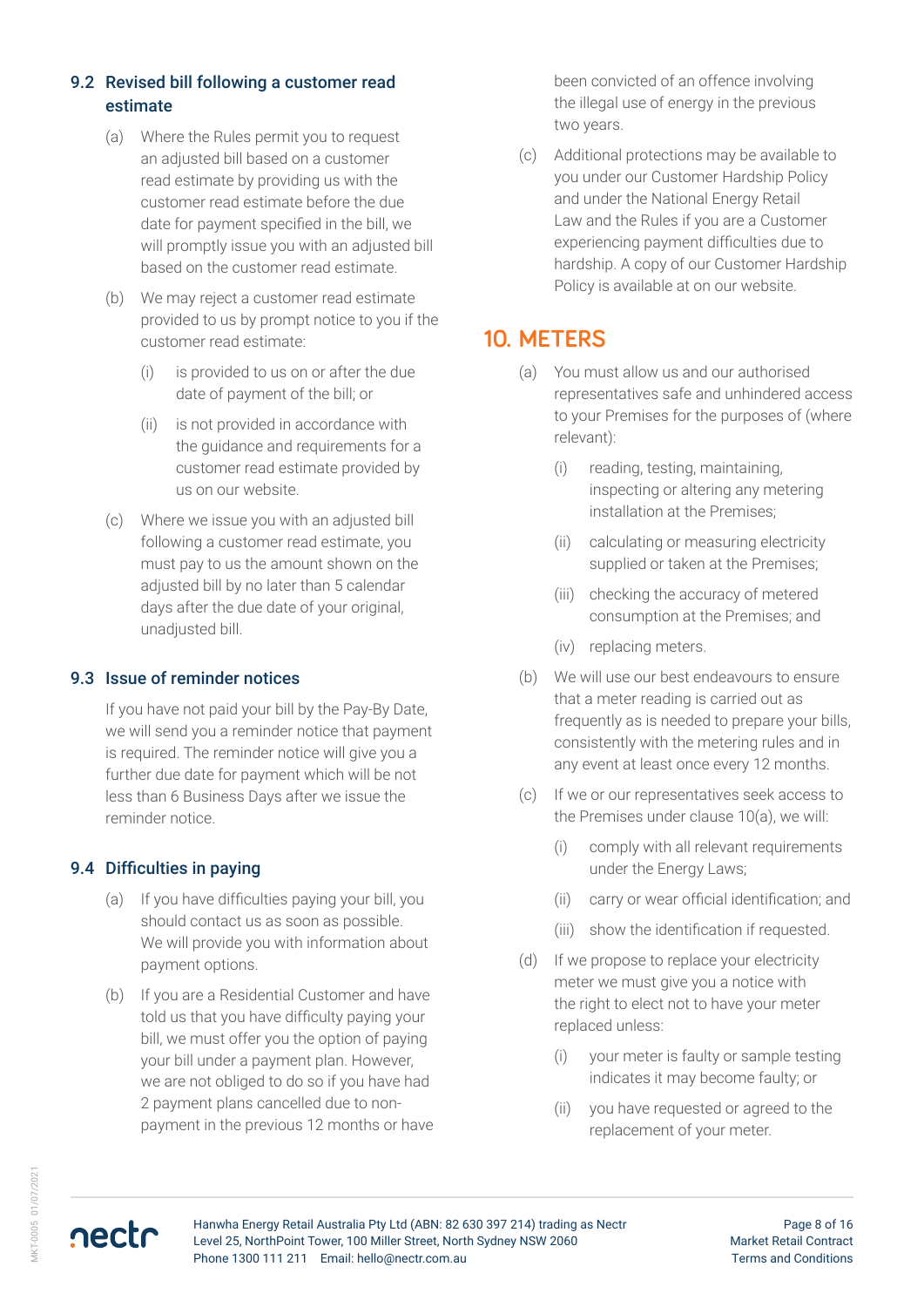# **11. INTERRUPTION TO ELECTRICITY SUPPLY**

#### 11.1 Retailer may arrange Retailer Planned Interruptions (maintenance, repair etc.)

- (a) We may arrange Retailer Planned Interruptions to the supply of electricity to your Premises where permitted under the Energy Laws for the purpose of the installation, maintenance, repair or replacement of your electricity meter.
- (b) If your electricity supply will be affected by a Retailer Planned Interruption arranged by us and clause 5.3(e)(iii) does not apply:
	- (i) we may seek your explicit consent to the Interruption occurring on a specified date;
	- (ii) we may seek your explicit consent to the Interruption occurring on any day within a specified 5 Business Day range; or
	- (iii) otherwise, we will give you at least 4 Business Days' notice of the Interruption by email, mail, letterbox drop, press advertisement or other appropriate means.

#### 11.2 Your right to information about planned **Interruptions**

- (a) If you request us to do so, we will use our best endeavours to explain a Retailer Planned Interruption to the supply of electricity to the Premises which was arranged by us.
- (b) If you request an explanation in writing we must, within 10 Business Days of receiving the request, give you either:
	- (i) the written explanation; or
	- (ii) an estimate of the time it will take to provide a more detailed explanation if a longer period is reasonably needed.
- (c) For Interruptions made by your Distributor, we may refer you to your Distributor to provide information.

# **12. UNDERCHARGING AND OVERCHARGING**

#### 12.1 Undercharging

- (a) If we have undercharged you, we may recover the undercharged amount from you. If we recover an undercharged amount from you:
	- (i) we will not charge interest on the undercharged amount; and
	- (ii) we will offer you time to pay the undercharged amount in instalments over the same period of time during which you were undercharged (if less than 12 months), or otherwise over 12 months.
- (b) The maximum amount we can recover from you is limited to the amount that has been undercharged in the nine months immediately before we notify you, unless the undercharge is your fault, or results from your unlawful act or omission.

#### 12.2 Overcharging

- (a) Where you have been overcharged by less than \$50, and you have already paid the overcharged amount, we must credit that amount to your next bill.
- (b) Where you have been overcharged by \$50 or more, we must inform you within 10 Business Days of our becoming aware of the overcharge and, if you have already paid that amount, we must credit that amount to your next bill. However, if you request otherwise, we will comply with that request.
- (c) If you have stopped buying electricity from us, we will use our best endeavours to pay the overcharged amount to you within 10 Business Days.
- (d) If you have been overcharged as a result of your own fault or unlawful act or omission, we may limit the amount we credit or pay you to the amount you were overcharged in the last 12 months.

nectr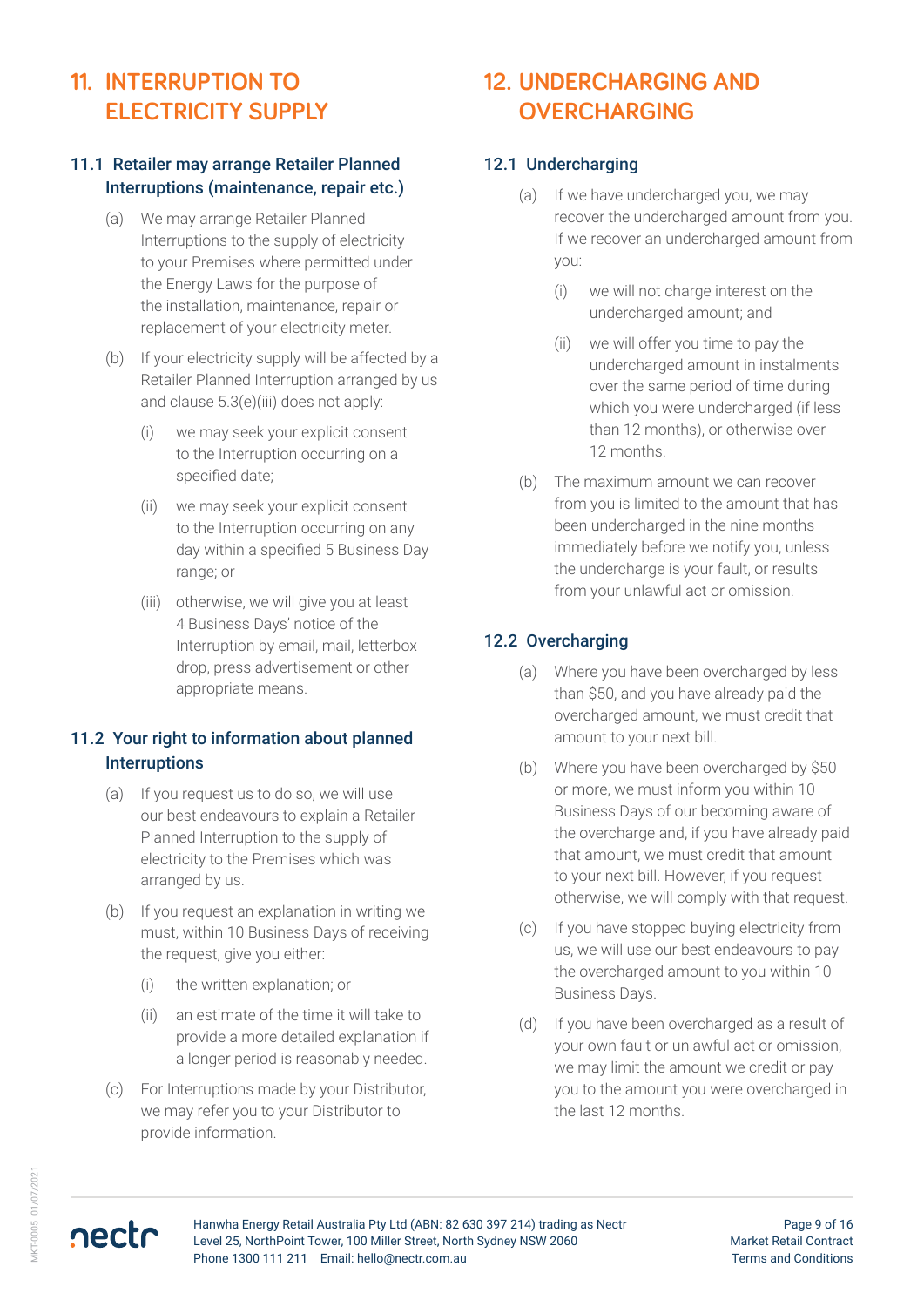#### 12.3 Reviewing your bill

- (a) If you disagree with the amount you have been charged, you can ask us to review your bill in accordance with our standard complaints and dispute resolution procedures.
- (b) If you ask us to, we must arrange for a check of the meter reading or metering data or for a test of the meter in reviewing the bill. You will be liable for the cost of the check or test and we may request payment in advance. However, if the meter or metering data proves to be faulty or incorrect, we must reimburse you for the amount paid.
- (c) If your bill is being reviewed, you are still required to pay any other bills from us that are due for payment and the lesser of:
	- (i) the portion of the bill that you do not dispute; or
	- (ii) an amount equal to the average of your bills in the last 12 months.

### **13. SECURITY DEPOSITS**

#### 13.1 Requiring a Security Deposit

- (a) We may ask you, in accordance with the Energy Laws, to provide us with a Security Deposit.
- (b) If we ask you to provide a Security Deposit, you must pay the Security Deposit to us:
	- (i) in the manner specified by us; and
	- (ii) by the date requested by us.

#### 13.2 Interest on a Security Deposit

If you have paid a Security Deposit, we will pay you interest on the Security Deposit in accordance with the Energy Laws.

#### 13.3 Dealing with a Security Deposit

We may use your Security Deposit, and any interest earned on the Security Deposit, to offset any amount you owe to us under this Agreement.

### **14. DISCONNECTION OF SUPPLY**

#### 14.1 When can we arrange for Disconnection?

Subject to us satisfying the requirements in the Rules, we may arrange for the Disconnection of your Premises if:

- (a) you do not pay your bill by the Pay-By Date and, if you are a Residential Customer, you:
	- (i) fail to comply with the terms of an agreed payment plan; or
	- (ii) do not agree to an offer to pay the bill by instalments, or having agreed, you fail to comply with the instalment arrangement;
- (b) you do not give us access to your Premises to read a meter (where relevant) for 3 consecutive meter reads;
- (c) you fail to give us safe and unhindered access to the Premises as required by clause 10 or any requirements under the Energy Laws;
- (d) there has been illegal or fraudulent use of energy at your Premises in breach of clause 15; or
- (e) we are otherwise entitled or required to do so under the Rules or by law.

#### 14.2 Notice and warning of Disconnection

Before disconnecting your Premises, we must comply with relevant warning notice requirements and other provisions in the Rules, and in relation to safe and unhindered access only, we must use our best endeavours to contact you to arrange an appointment with you for access to your Premises in addition to any warning notice. However, we are not required to provide a warning notice prior to Disconnection in certain circumstances (for example, where there

nectr

Hanwha Energy Retail Australia Pty Ltd (ABN: 82 630 397 214) trading as Nectr Level 25, NorthPoint Tower, 100 Miller Street, North Sydney NSW 2060 Phone 1300 111 211 Email: hello@nectr.com.au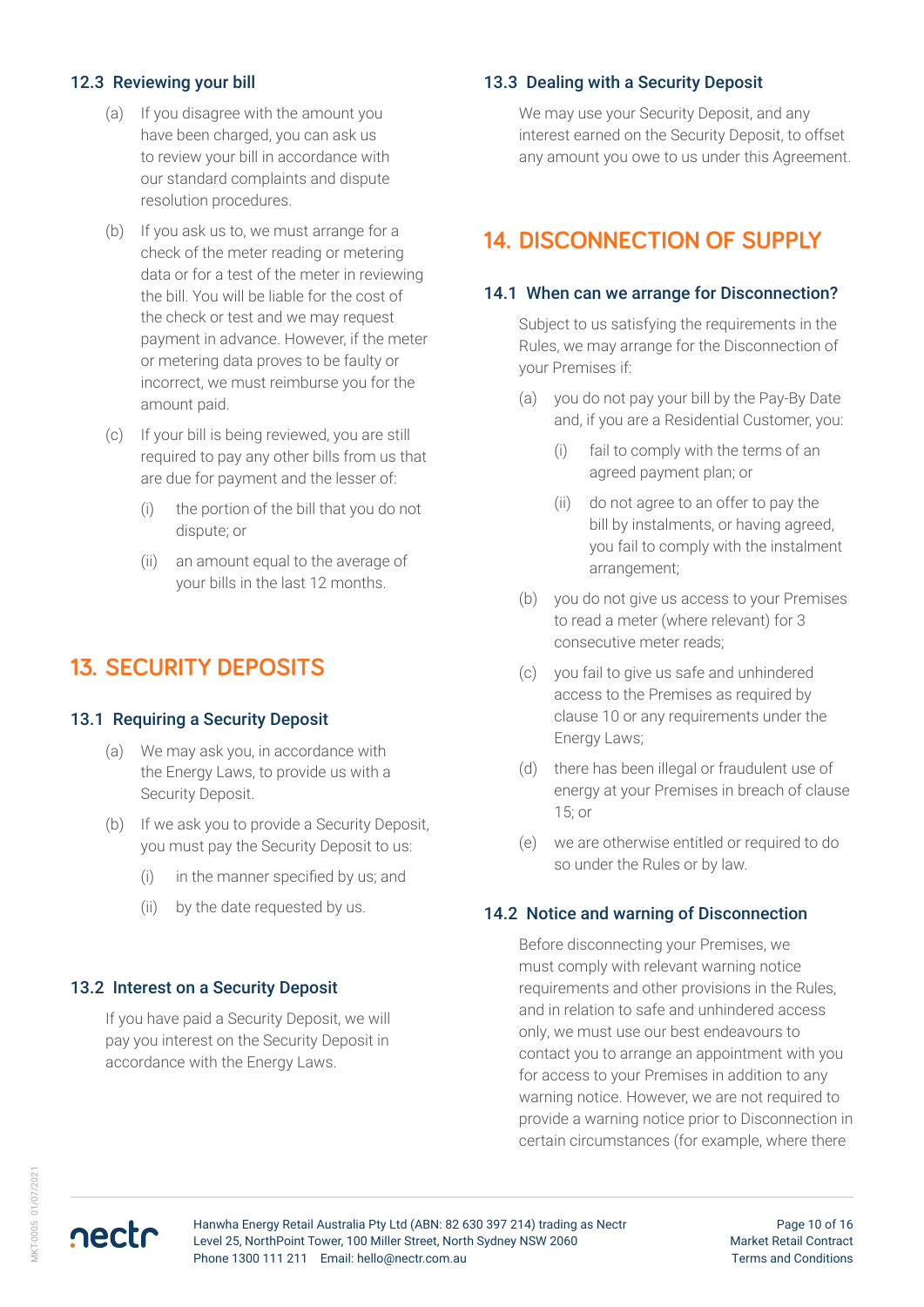has been illegal or fraudulent use of energy at your Premises or where there is an Emergency or health and safety issue).

#### 14.3 When we must not arrange Disconnection

- (a) Subject to clause 13.3(b), your Premises may not be disconnected during the following times (**Protected Period**):
	- (i) on a Business Day before 8am or after 3pm;
	- (ii) on a Friday or the day before a public holiday;
	- (iii) on a weekend or a public holiday;
	- (iv) on the days between 20 December and 31 December (both inclusive) in any year; or
	- (v) if you are being disconnected under clause 13.1(a), during an extreme weather event.
- (b) Your Premises may be disconnected within the Protected Period:
	- (i) for reasons of health and safety;
	- (ii) in an Emergency;
	- (iii) as directed by a Relevant Authority;
	- (iv) if you are in breach of the clause your Customer Connection Contract that deals with interference with energy equipment;
	- (v) if you request us to arrange Disconnection within the Protected Period;
	- (vi) if your Premises contain a commercial business that only operates within the Protected Period and where access to the Premises is necessary to effect Disconnection; or
	- (vii) where the Premises are not occupied.

### **15. RECONNECTION AFTER DISCONNECTION**

(a) We must arrange for the reconnection of your Premises if, within 10 Business Days of your Premises being disconnected:

- (i) you ask us to arrange for reconnection of your Premises;
- (ii) you rectify the matter that led to the Disconnection; and
- (iii) you pay any reconnection charge (if requested).
- (b) We may terminate this Agreement 10 Business Days following Disconnection if you do not meet the requirements in clause 14(a).

### **16. WRONGFUL AND ILLEGAL USE OF ENERGY**

#### 16.1 Use of energy

You must not, and must take reasonable steps to ensure others do not:

- (a) illegally use energy supplied to your Premises;
- (b) interfere or allow interference with any energy equipment that is at your Premises except as may be permitted by law;
- (c) use the energy supplied to your Premises or any energy equipment in a manner that:
	- (i) unreasonably interferes with the connection or supply of energy to another Customer; or
	- (ii) causes damage or interference to any third party;
- (d) allow energy purchased from us to be used otherwise than in accordance with this Agreement and the Rules; or
- (e) tamper with, or permit tampering with, any meters or associated equipment.

### **17. NOTICES AND BILLS**

(a) Notices and bills under this Agreement must be sent in writing, unless this Agreement or the National Energy Retail Law and the Rules say otherwise. We may do so personally, by email, by post, or by a message on your bill.

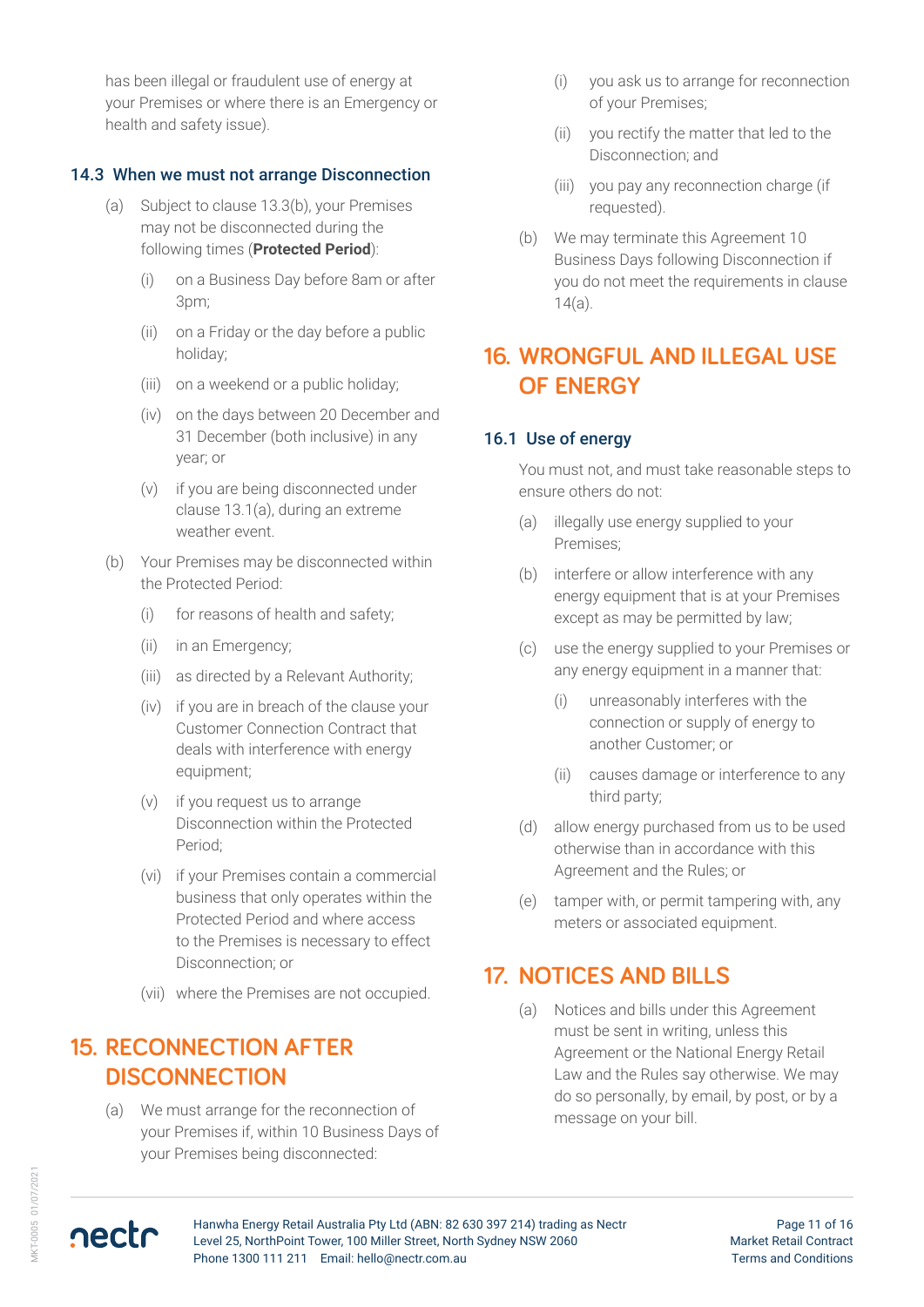- (b) A notice or bill sent under this Agreement is taken to have been received by you or by us (as relevant):
	- (i) on the date of transmission (unless the sender receives notice that delivery did not occur or has been delayed) if sent electronically and the use of electronic communication has been agreed between us; or
	- (ii) on the date it is handed to the party, left at the party's Premises (in your case) or left at one of our offices (in our case); or
	- (iii) on the date 2 Business Days after it is posted.
- (c) Our contact details for you to contact us or send us a notice are as set out in our bill to you, or as notified to you from time to time.
- (d) If it is agreed that any requirement of your Energy Plan is to be met electronically, we will do so in accordance with these Terms and Conditions. You will be recognised as having received the information and be bound by the transaction under the provisions relating to electronic transactions within the relevant legislation and these Terms and Conditions.

### **18. PRIVACY ACT NOTICE**

We will use your personal information to provide energy to you and manage our relationship with you and as otherwise permitted by law. We may disclose your personal information to our related companies, agents and contractors to assist in these purposes. This may include disclosures of your personal information to organisations outside Australia including in places such as the United Kingdom, the United States of America, Canada, South Korea and the Philippines.

We may use your personal information to tell you about products or services that we think you might be interested in where you have consented to us doing so, or it is otherwise permitted by law. We will seek to comply with all relevant privacy legislation in relation to your personal information. You can find our Privacy and Credit Reporting Policy on our website. If you have any questions, you can contact our privacy officer. Our Privacy and Credit Reporting Policy contains information about:

- (a) how to seek access to the personal information we hold about you and seek correction of the information; and
- (b) how to complain about a privacy breach and how we will deal with such a complaint.

# **19. COMPLAINTS AND DISPUTE RESOLUTION**

#### 19.1 Complaints

If you have a complaint relating to the sale of energy by us to you, or this Agreement generally, you may lodge a complaint with us in accordance with our standard complaints and dispute resolution procedures.

**Note:** Our standard complaints and dispute resolution procedures are published on our website.

#### 19.2 Our obligations in handling complaints

If you make a complaint, we must respond to your complaint within the required timeframes set out in our standard complaints and dispute resolution procedures and inform you:

- (a) of the outcome of your complaint and the reasons for our decision; and
- (b) that if you are not satisfied with our response, you have a right to refer the complaint to the Energy & Water Ombudsman NSW, whose contact details you can find on our website.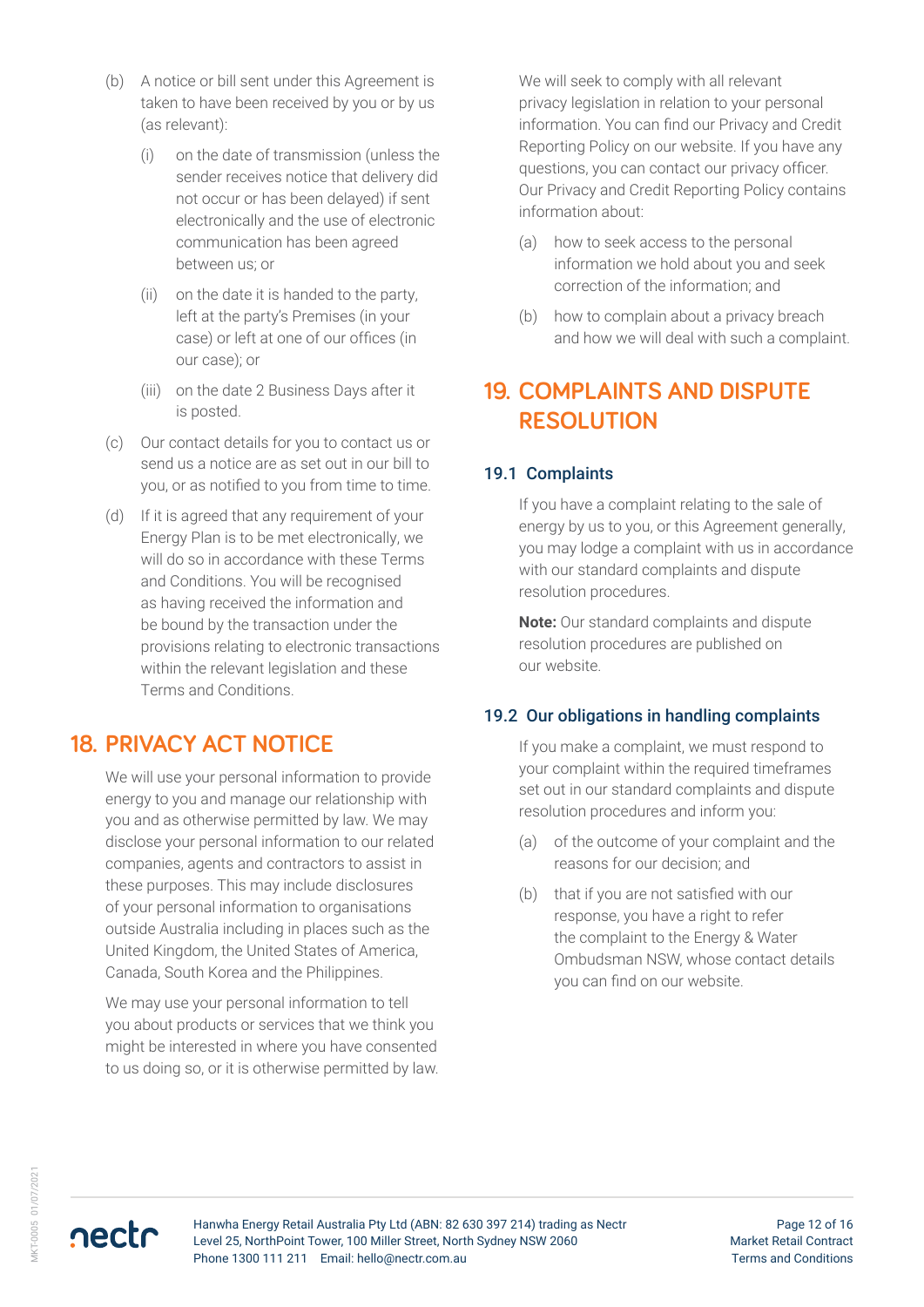# **20.FORCE MAJEURE**

#### 20.1 Effect of Force Majeure Event

If either party to this Agreement is unable to observe or perform on time an obligation under this Agreement because of an event or circumstance outside the reasonable control of that party (**Force Majeure Event**):

- (a) the obligation, other than an obligation to pay money, is suspended to the extent it is affected by the Force Majeure Event for as long as the Force Majeure Event continues; and
- (b) the affected party must use its best endeavours to give the other party prompt notice of that fact including full particulars of the event, an estimate of its likely duration, the extent to which the affected party's obligations are affected and the steps being taken to remove, overcome or minimise those effects.

#### 20.2 Deemed prompt notice

If the effects of a Force Majeure Event are widespread, we will be deemed to have given you prompt notice if we make the necessary information available by way of a 24 hour telephone service within 30 minutes of being advised of the event, or otherwise as soon as practicable after becoming aware of the event.

#### 20.3 Obligation to overcome or minimise effect of Force Majeure Event

A party that claims a Force Majeure Event must use its best endeavours to remove, overcome or minimise the effects of that event as soon as practicable.

#### 20.4 Settlement of industrial disputes

Nothing in this clause requires a party to settle an industrial dispute that constitutes a Force Majeure Event in any manner other than the manner preferred by that party.

### **21. APPLICABLE LAW**

The laws of the State of New South Wales govern this Agreement.

### **22. RETAILER OF LAST RESORT EVENT**

If we are no longer entitled by law to sell electricity to you due to a RoLR Event occurring in relation to us, we are required under the National Energy Retail Law and the Rules to provide relevant information (including your name, billing address and metering identifier) to the entity appointed as the relevant Designated Retailer for the RoLR Event and this Agreement will come to an end.

### **23. GENERAL**

#### 23.1 Our obligations

Some obligations placed on us under this Agreement may be carried out by another person. If an obligation is placed on us to do something under this Agreement, then:

- (a) we are taken to have complied with the obligation if another person does it on our behalf; and
- (b) if the obligation is not complied with, we are still liable to you for the failure to comply with this Agreement.

#### 23.2 Varying this Agreement

- (a) We can vary the benefits that apply to you under this Agreement where:
	- (i) we give you 20 to 40 Business Days' notice of the variation; and
	- (ii) you accept the change by not terminating this Agreement.
- (b) We may vary this Agreement with your consent.
- (c) We may also vary this Agreement by notice to you if we need to do so to comply with the Energy Laws, or if otherwise permitted by the Energy Laws.

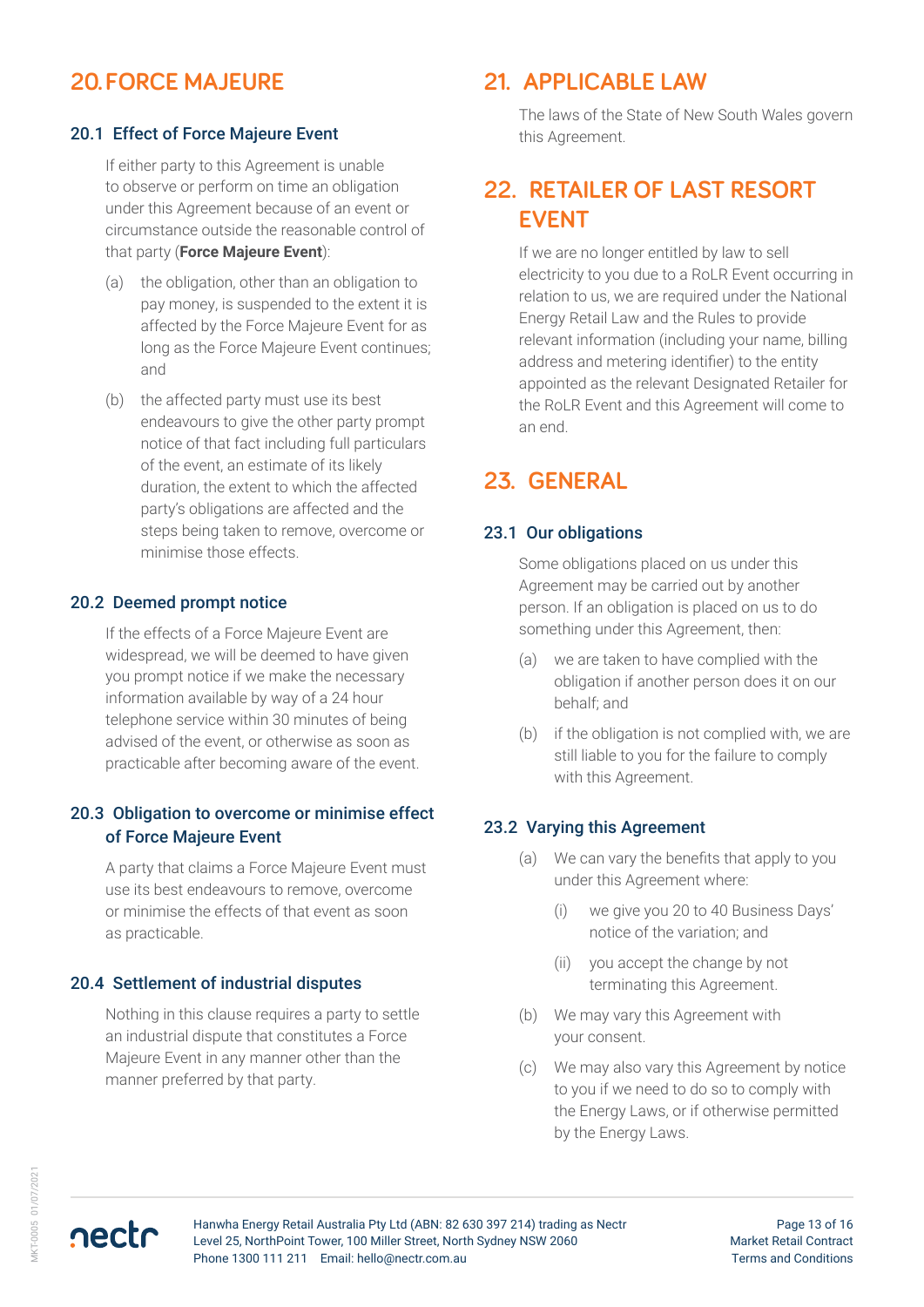# **24. DEFINITIONS AND INTERPRETATION**

#### 24.1 Definitions

**Agreement** means the Nectr Energy Plan Confirmation, these Terms and Conditions and any other document you have entered into with us for the sale of electricity at your Premises;

**Agreement Start Date** means the date on which this Agreement commences, being the date you receive the Energy Plan Confirmation from us;

**Applicable State** means the State or Territory whose Energy Laws regarding the sale and supply of Energy apply to your supply address;

**Billing Cycle** means the regular recurrent period for which you receive a bill from us;

**Business Day** means a day other than a Saturday, a Sunday or a public holiday in New South Wales;

**Charges** means the amounts payable by you in respect of:

- (a) energy supplied by us (including supply charges, energy usage charges, Distributor charges, metering charges, taxes or any other fee or charge we otherwise incur from a third party in respect of supplying energy to you); or
- (b) other charges payable by you under this Agreement (including merchant services fees incurred by us from you making a payment by card or any fees for us to arrange metering-related goods or services for you);

**Cooling Off Period** has the meaning given to that term in clause 3.2(a);

**Customer** means a person who buys or wants to buy energy from a Retailer;

**Customer Connection Contract** means a contract between you and your Distributor for the provision of Customer connection services;

**Designated Retailer** means the financially responsible Retailer for the Premises (where you have an existing connection) or the local area Retailer (where you do not have an existing connection) for your Premises;

**Disconnection** means an action to prevent the flow of energy to the Premises, but does not include an Interruption;

**Distributor** means the person who operates the system that connects your Premises to the distribution network;

**Distributor Planned Interruption** means an Interruption for:

- (a) the planned maintenance, repair or augmentation of the transmission system; or
- (b) the planned maintenance, repair or augmentation of the distribution system, including planned or routine maintenance of a meter (excluding a Retailer Planned Interruption); or
- (c) the installation of a new connection or a connection alteration;

**Emergency** means an emergency due to the actual or imminent occurrence of an event that in any way endangers or threatens to endanger the safety or health of any person, or normal operation of the distribution system or transmission system, or that destroys or damages, or threatens to destroy or damage, any property;

**Energy** means electricity;

**Energy Laws** means national and State and Territory laws and rules relating to energy and the legal instruments made under those laws and rules;

**Energy Plan** means the terms on which you receive any applicable benefits, rewards and discounts when you receive energy supplied by us for a specific Energy Plan Period as set out in the Nectr Energy Plan Confirmation accompanying these Terms and Conditions;

**Energy Plan Period** means the "Fixed Benefit Period" or the "term" of an Energy Plan specified in the Nectr Energy Plan Confirmation accompanying these Terms and Conditions, beginning on the Energy Plan Start Date;

**Energy Plan Start Date** means the day we start supplying energy to you under an applicable Energy Plan;

nectr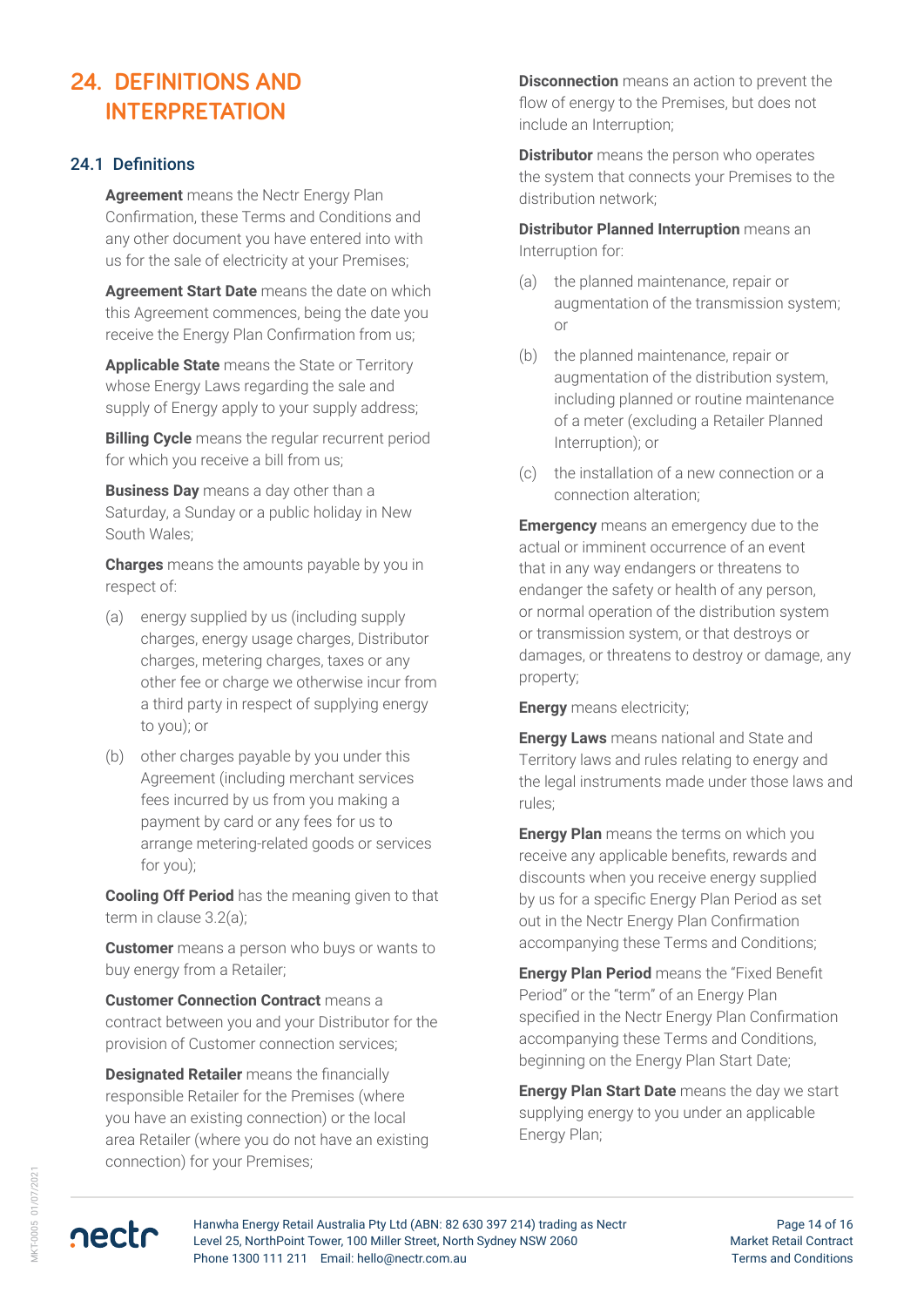**Fee Schedule** means a list of fees and Charges relevant to your supply address, which is available at www.nectr.com.au;

**Force Majeure Event** has the meaning given to that term in clause 19.1;

**GST** has the meaning given in the *A New Tax System (Goods and Services Tax) Act 1999* (Cth);

**Interruption** means a temporary unavailability or temporary curtailment of the supply of electricity from a distribution system to a Customer, but does not include Disconnection;

**Medical Confirmation** means certification from a registered medical practitioner of the requirement for life support equipment at your Premises;

**Metering Coordinator** means a person registered by the Australian Energy Market Operator who engages in the coordination and provision of metering services at a connection point;

**National Energy Retail Law** means the law of that name that is applied by each participating State and Territory;

**Nectr** means Hanwha Energy Retail Australia Pty Ltd ABN 82 630 397 214, trading as Nectr;

**Nectr Cancellation Notice** means the document provided to you by Nectr setting out your rights to cancel the Agreement under the Australian Consumer Law and the National Energy Retail Law;

**Nectr Welcome Pack** means a package of documents provided to you by Nectr shortly after you entered this Agreement;

**Pay-By Date** means the date for payment set out on the bill or such other date as we agree with you;

**Premises** means the Premises specified as the supply address, and if there is more than one such Premises and as required by context, all of them together or each of them separately;

**Protected Period** has the meaning given to that term in clause 13.3(a);

**Relevant Authority** means any person or body who has the power under law to direct us, including the Australian Energy Market Operator and State or Federal Police;

**Residential Customer** means a person who purchases energy principally for personal, household or domestic use at their Premises;

**Retailer** means a person that is authorised to sell energy to Customers;

**Retailer Planned Interruption** means an Interruption that:

- (a) is for the purposes of the installation, maintenance, repair or replacement of your electricity meter;
- (b) does not involve the Distributor effecting the Interruption; and
- (c) is not an Interruption which has been planned by your Distributor;

**RoLR Event** means an event that triggers the operation of the Retailer of Last Resort scheme under the National Energy Retail Law;

**Rules** means the National Energy Retail Rules made under the National Energy Retail Law;

#### **Small Customer** means:

- (a) a Residential Customer; or
- (b) a business Customer who consumes energy at or below a level determined under the National Energy Retail Law;

**Supply Date** means the date on which we first start supplying electricity to you under this Agreement;

**Terms and Conditions** means the terms and conditions in this document; and

**Transfer Complete Date** means the day on which we become the financially responsible Retailer for energy supplied to your supply address.

#### 24.2 Interpretation

In this Agreement, unless the context otherwise requires:

- (a) headings are for reference purposes only and do not affect the interpretation of this Agreement;
- (b) the singular includes the plural and vice versa;
- (c) words denoting any gender include all genders;

nectr